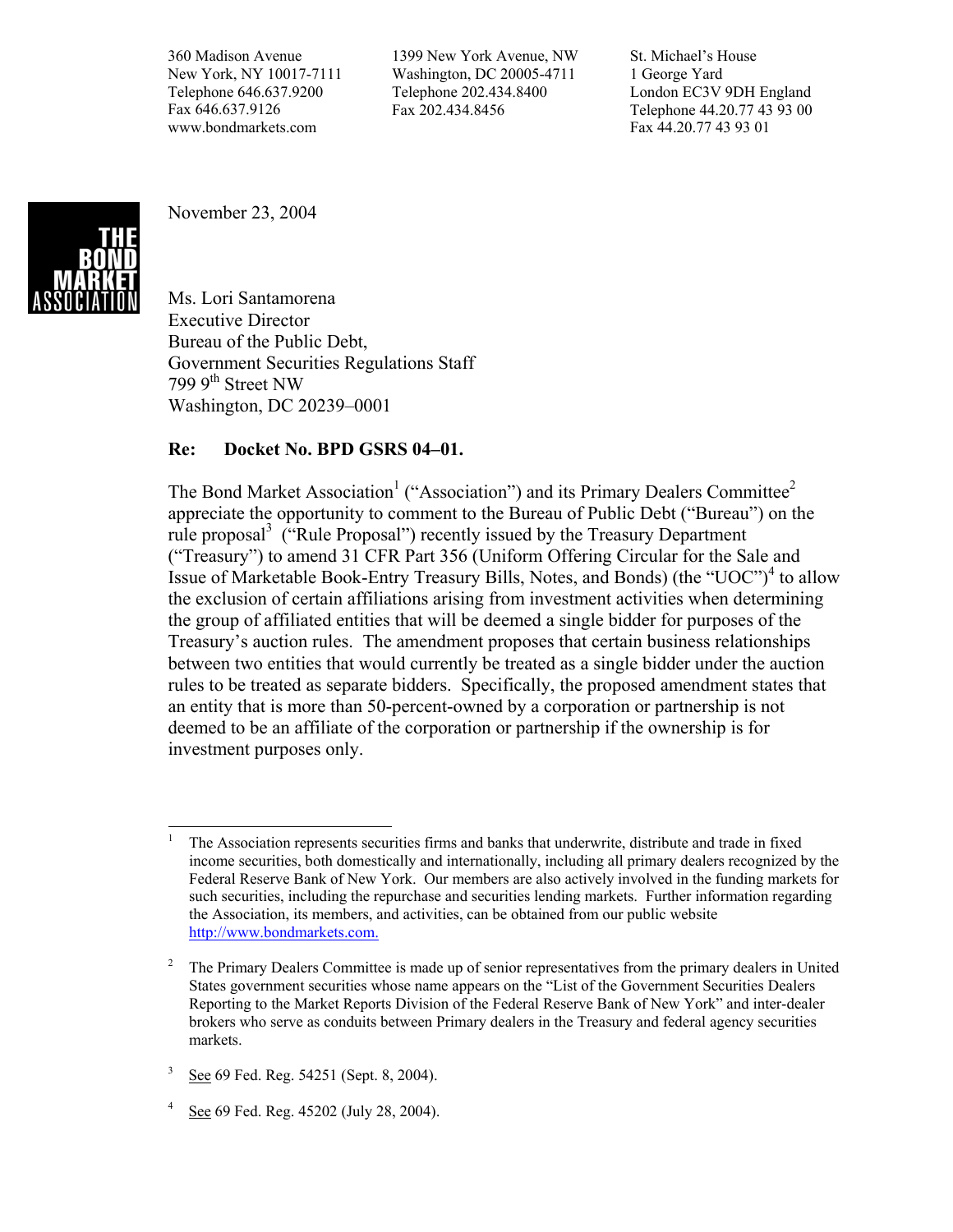### **1. Executive Summary**

#### **1.1. The Association Fully Supports the Rule Proposal.**

The Association fully supports the overall objectives and rational underlying the Rule Proposal. Many of the large financial services firms that bid in your auctions have affiliates that are directly or indirectly involved in so-called "merchant banking activities" including private equity investments. These relationships pose little risk that the bidder would act in concert with such investment entities regarding transactions in, and holdings of, Treasury securities. Allowing bidders to exclude such activities from a corporate or partnership structure when calculating their net long position ("NLP"), therefore, makes practical sense. This is especially true given the operational difficulties of receiving information or certifications from each investment affiliate before each auction and combining such information with the bidders overall NLP number only thirty (30) minutes before the auction.

### **1.2. One Aspect of the Proposed Certification is Overly Broad**

The Association believes the required certification is overly broad given the purpose of the rule. The Rule Proposal would require a bidder to make three certifications regarding any qualifying investment of which it owns more than 50 percent. We feel strongly that the first of these certifications should focus more narrowly on prohibiting the bidder or its other affiliates from making operational or investment decisions for the entity.

#### **2. Discussion**

## **2.1. Growth of Private Equity & Merchant Banking Investment Relationships**

The Association applauds Treasury for recognizing that many Primary Dealers and other firms that are frequent auction participants also sometimes engage directly or through affiliates in merchant banking investments. Merchant banking activities of financial institutions also include participation in, and sponsorship of, private equity funds. These activities are an important source of growth-oriented capital to the U.S. economy. Such investments also provide an important means by which firms diversify their risks and seek added value for shareholders.

While the range of private investment activity covered by the Rule Proposal should be broader than those permitted for financial holding companies under the Graham-Leach-Bliley Act of 1999 ("GLBA"), Congress' experience in crafting the GLBA is conceptually instructive. In enacting the GLBA, Congress grappled with the fact many securities firms that might wish to acquire a bank holding company (and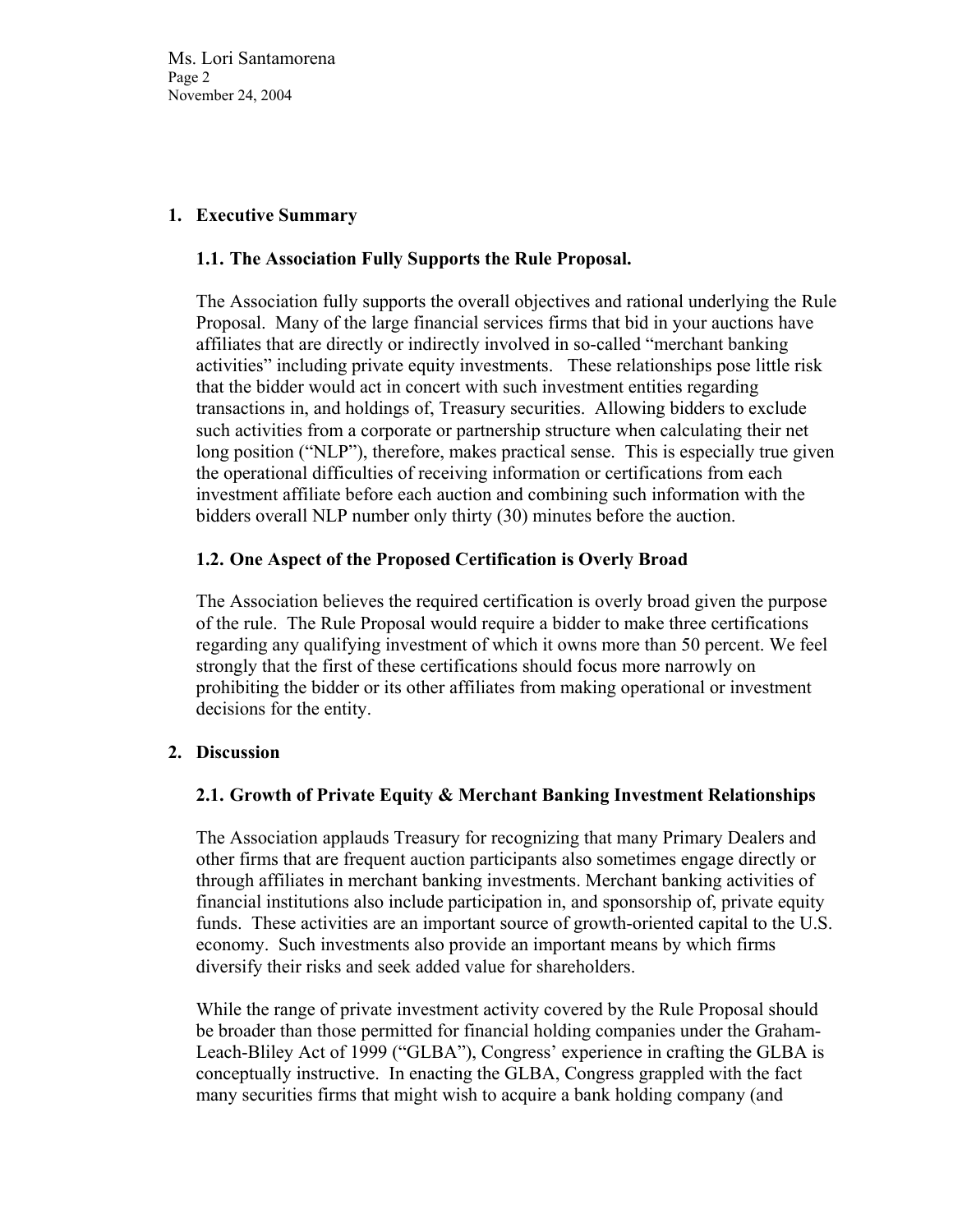thereby become a Federal Reserve regulated financial holding company ("FHC")), could not engage in such mergers because they had some potentially non-permissible investments in commercial firms that they would be unwilling or unable to sell.

Since the GLBA was intended to facilitate broader affiliations between banks, securities firms and insurance companies while also recognizing the important role private equity funds and direct investments play in modern capital markets, Congress ultimately elected to allow some commercial (i.e. non-financial) activities and investments by FHCs. Thus, Congress authorized so-called merchant banking activities and investments in private equity funds by amending section  $4(k)(4)(H)$  of the Bank Holding Company Act. Today, these activities remain a key source for capital for funding new and innovative businesses.<sup>[5](#page-2-0)6</sup> [T](#page-2-1)he chart attached as Appendix A illustrates the growing role of private equity and other alternative investment strategies in the global economy. Therefore, it is important that Treasury's auction rules related to merchant banking and private equity investments be crafted in a manner that reflects a balanced and realistic approach to the compliance costs faced by bidders while ensuring the continued integrity of the auction process.

## **2.2. The Association Supports the Rule Proposal: the Activities of Affiliates in Which the Bidder Invests for Return Should Not be Included in a Bidder's NLP Calculation.**

The Association fully supports the objective of the Rule Proposal because it makes the administrative burden of complying with the NLP reporting requirements much more reasonable for firms that engage in merchant banking or private equity investment activities.

Primary Dealers and other broker/dealers bidding in Treasury auctions are frequently affiliates of a larger, more complex international banking or financial services organization that includes U.S. and non-U.S. affiliates engaged in merchant banking activities. Because such activities can include the acquisition of a 50-percent or greater stake in commercial enterprises they do not manage on day-to-day basis, Primary Dealers and other large bidders can face issues that make compliance with the current NLP calculation and reporting requirements impractical. As the Rule Proposal correctly notes, the purpose of these investments is not to actually engage in the business of the enterprise, but rather to seek a reasonable return on investment. The problem is that as part of their day-to-day business these investments may, on occasion, purchase and hold Treasury securities without the knowledge of the Primary Dealer or its other non-merchant banking affiliates. In theory a Primary

<span id="page-2-0"></span><sup>&</sup>lt;sup>5</sup> From 1995 to 2004 the number of private equity firms in the U.S. has nearly doubled, while globally they have nearly tripled. See Appendix A.

<span id="page-2-1"></span><sup>6</sup> While it's important to note that private equity firms are not synonymous with merchant banking activities, it is equally true that they raise the same auction issues since firms can own 50 percent of private equity partnerships and/or have executives on the boards of portfolio companies.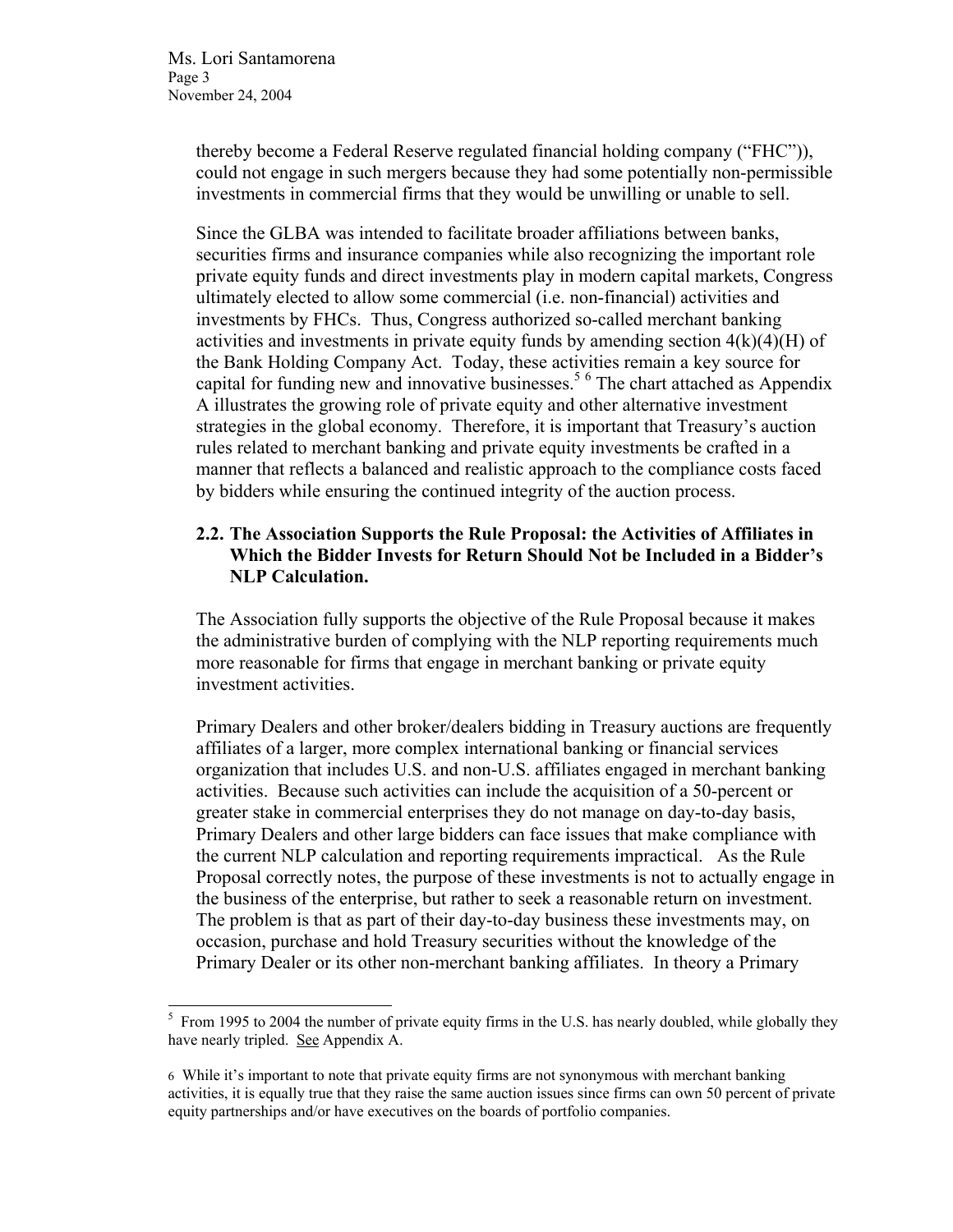Dealer or other bidder is supposed to contact any and all affiliates to find out if they currently have any positions in the security being auctioned. It is then supposed to incorporate any reported holdings in the auctioned security by merchant banking and private equity investments in the NLP number it reports thirty minutes prior to the close of a Treasury auction.

This can be impractical for several reasons. First and foremost, given that these investment entities are not connected to any of the position management or financial reporting systems of the bidder, and that the bidder lacks day-to-day operational control over the investment, the bidder can't mandate that certain systems or procedures be in place in every entity where it holds a greater than 50 percent stake. As a result, the bidder can be in the situation where it can't obtain the information it needs to properly and timely report its total global direct and indirect holdings in the security being auctioned. Second, many of the financial institutions that own a Primary Dealer are headquartered outside of the United States and all of the most active bidders in Treasury auctions have substantial non-U.S. affiliates. This phenomenon makes it increasingly difficult for Primary Dealers to put in place procedures for obtaining accurate and timely information on the U.S. Treasury holdings of commercial affiliates recently acquired via private equity or merchant banking investments. Finally, since such commercial affiliates are generally not engaged in the securities business and either do not participate in Treasury securities auctions or rarely, if ever, hold material amounts of Treasury securities, the reportable positions of these affiliates is frequently zero or quite small. Therefore, investing in the personnel, compliance and systems infrastructure necessary to obtain, verify, and calculate the Treasury holdings of such investment-related affiliates as of one-half hour before an auction is unduly burdensome.

## **2.3. Bidders Should be Able to File A Simple Notification with Treasury Deeming Certain Entities as Excluded from the Definition of an Affiliate**

The Association agrees that the public interest is best served by allowing deemed exclusion of private equity investments and merchant-banking type activities from a corporate or partnership structure (a "Deemed Non-Affiliate"). The Association also believes that receipt by Treasury of a written notice containing certain certifications should be sufficient to exclude such investments from the bidder's NLP calculation.

The purpose of the NLP reporting requirements is to help ensure the integrity and fairness of the auction process. By having large bidders report their NLP, Treasury can prevent a single bidder from receiving directly or indirectly and excessive amount of the securities sold at any of its auctions. While a bidder is only required to report their NLP when the total of all of its bids in an auction plus its NLP in the security being auction equals or exceeds the NLP reporting threshold for such auction (usually 35 percent of the offering amount), many Primary Dealers and other bidders have policies and procedures in place that require them to calculate and report their NLP in every auction in which they participate (i.e. regardless of the reporting threshold).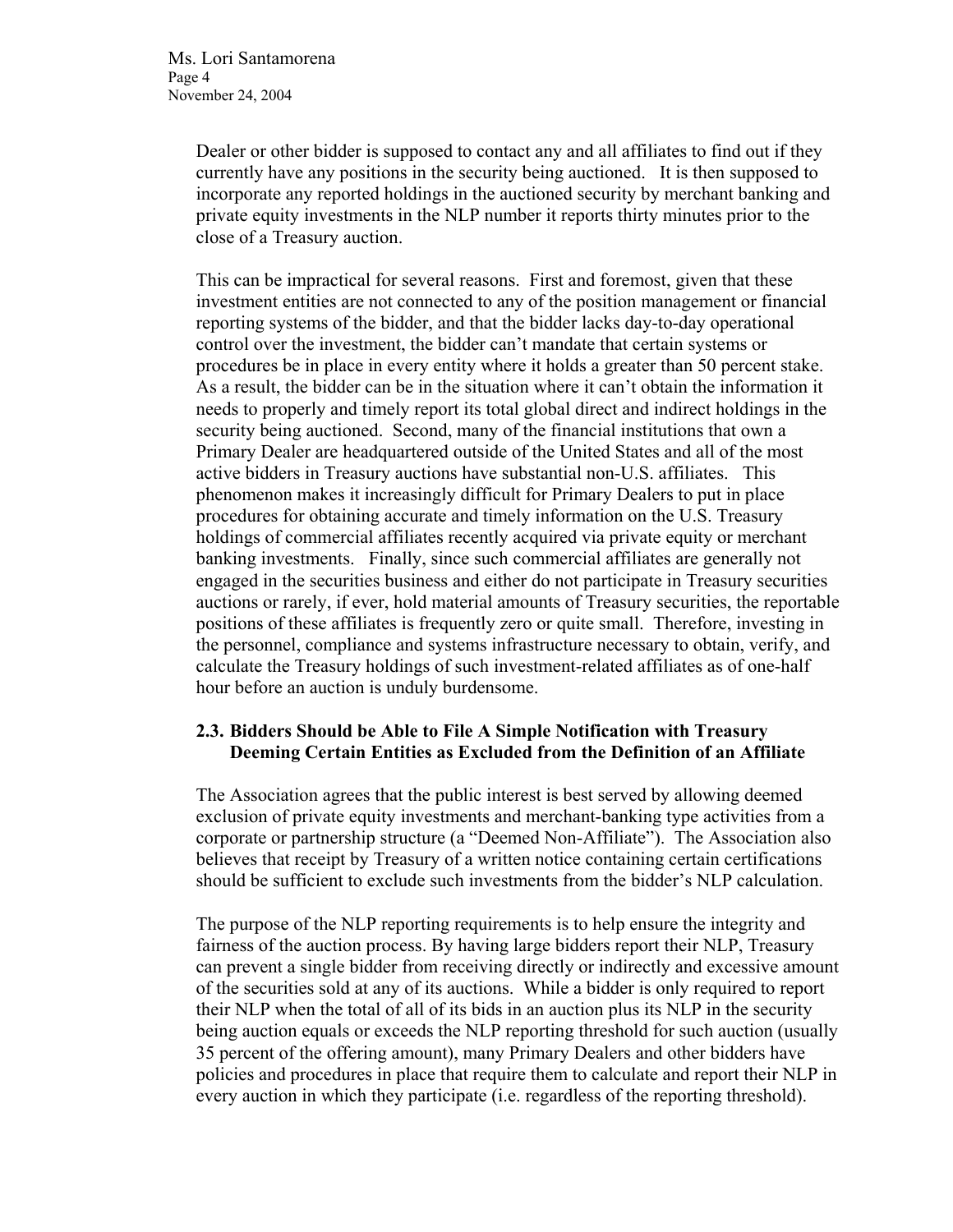As noted above, given the nature of these investments, it can often be difficult and burdensome for some firms to fully comply with Treasury's NLP reporting requirements. Because, as Treasury had observed "entities acquired through merchant banking activities pose much less potential for acting in concert with their acquiring corporation or partnership in regard to transactions in, and holding of, Treasury securities,["7](#page-4-0) we think the proposed methodology for obtaining an exemption is reasonable.

# **2.4. The Association Generally Agrees with the Proposed Criteria Under Which a 50-Percent Owned Entity Can be Excluded From the Definition of an Affiliate.**

The Association agrees that the notification received by Treasury should contain certain certifications. As you know, the Rule Proposal suggests that a notification seeking to exclude a corporation or partnership from the definition of an affiliate must contain the following four representations:

- $\triangleright$  The purpose of the ownership is to seek a return on investment and not to engage in the business of the entity;
- $\triangleright$  The bidder does not exercise any control over or make operational or investment decisions for the entity;
- $\triangleright$  The bidder has written policies or procedures, including ongoing compliance monitoring processes, that are designed to prevent the corporation from acting together with the entity regarding participation in Treasury auctions or investment strategies regarding Treasury securities being auctioned; and
- $\triangleright$  The bidder will continue to meet the terms of this certification until the bidder notifies the Treasury of such change.

We believe that it is reasonable for a bidder to be required to certify that the purpose of their ownership is to seek a return on investment and not to engage in the business of the entity. Such a representation helps ensure that the bidder is not routinely managing or operating the affiliate. We also agree that the bidder should certify that it has written policies, procedures and compliance monitoring processes in place designed to prevent the bidder from acting in concert with the investment regarding participation in Treasury auctions. Requiring that such procedures be in place is appropriate, as it will help ensure that all employees understand that any communication with any employees of the investment regarding the Treasury auction is strictly limited. Lastly, we support a requirement that a bidder commit to continuing to meet the terms of its certification until such time the bidder notifies the Treasury otherwise.

<span id="page-4-0"></span> $\overline{\phantom{a}}$  $7 \text{ See } 69$  Fed. Reg. 54252 (Sept. 8, 2004).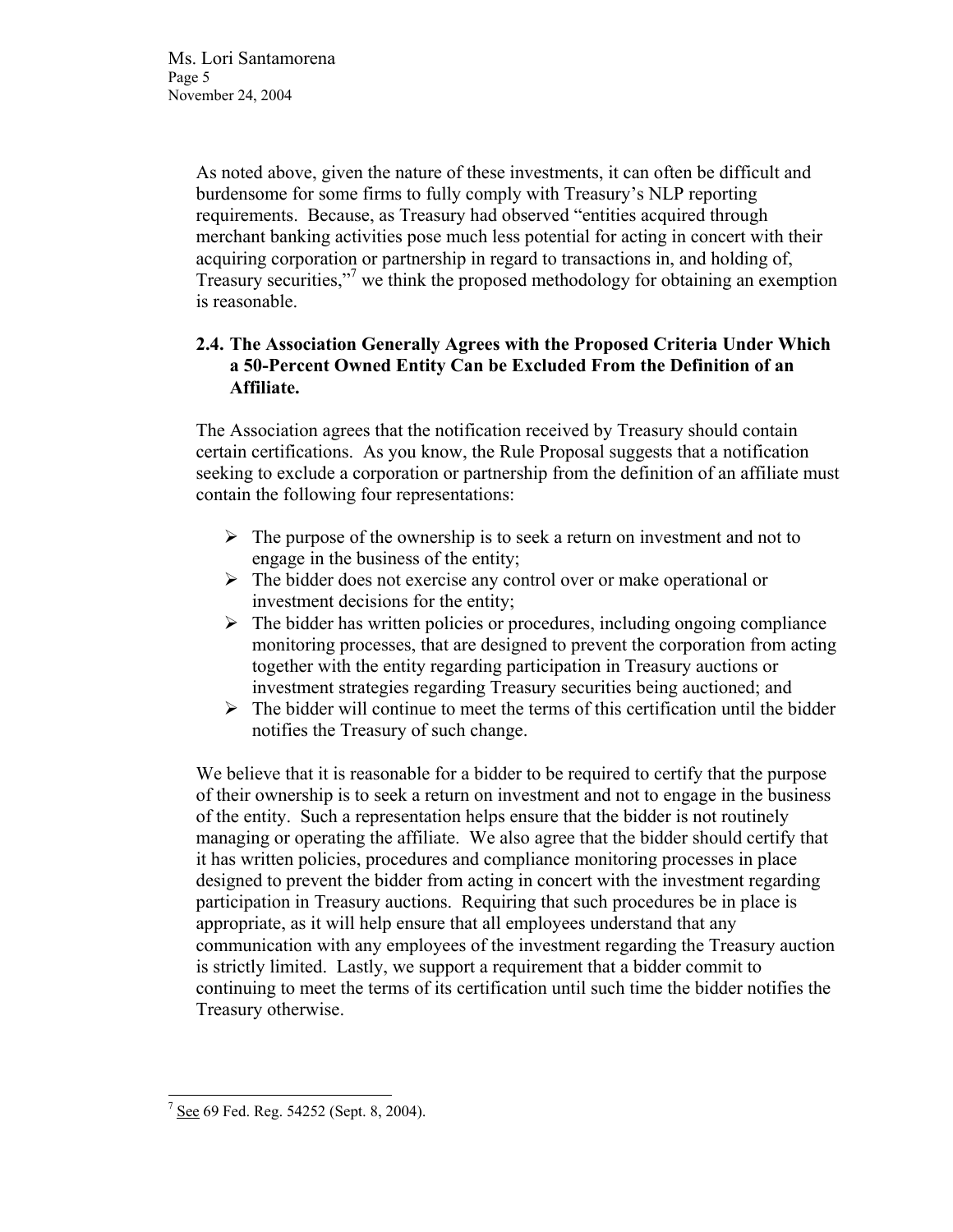Ms. Lori Santamorena Page 6 November 24, 2004

However, as explained below, we do not believe that a general certification regarding exercise of control over or making operational or investment decisions for the investment is necessary or justifiable.

### **2.5. The Proposed Certification Regarding Exercise of Control Over & Making Operational or Investment Decisions is Broader than Needed to Accomplish Treasury's Objectives.**

The Association is concerned with the language contained in the required certification that states that "the bidder does not exercise *any* control over or make operational or investment decisions for the entity (emphasis added).["8](#page-5-0) This certification should be amended. The purpose of the certification is a narrow one. It is intended to ensure that any interaction between a bidder and a Deemed Non-Affiliate will in no way allow the two entities to act in concert with respect to a Treasury auction.

One option would be to eliminate this particular representation altogether. Even without this representation, it is extremely unlikely that a bidder would act in concert with a merchant banking or private equity investment. First, the bidder is already being required to certify that the purpose of its investment is to seek a return on investment and not to engage in the business of the entity. Second, the bidder is also being required to separately certify that it has written policies and procedures in place that are designed to prevent it from "acting together with the entity regarding participation in Treasury auctions or investment strategies regarding Treasury securities being auctioned."<sup>[9](#page-5-1)</sup> The proposed additional certification requirement is therefore arguably unnecessary.

# **2.6. If a Representation Related to Operational & Investment Decisions of the Affiliate Must Be Preserved, It Should be Narrowed Substantially**

Another option would be to replace the second bullet point with a more targeted certification. If this approach is chosen, we recommend that the certification be modified as follows or in a similar manner:

"we do not make routine operational or investment decisions for the entity."

We are recommending this modification for several reasons. First, certification should not be focused on preventing the exercise of control but on preventing the specific type of interaction that could lead to a coordinated investment scheme involving the bidder and the Deemed Non-Investment. Second, asking Investors to certify that they never exercise control over a merchant banking investment is unreasonable. The Rule Proposal correctly notes that firms do not generally manage

l

<span id="page-5-0"></span><sup>8</sup> See 69 Fed. Reg. 54253.

<span id="page-5-1"></span> $9$  See 69 Fed. Reg. 54252.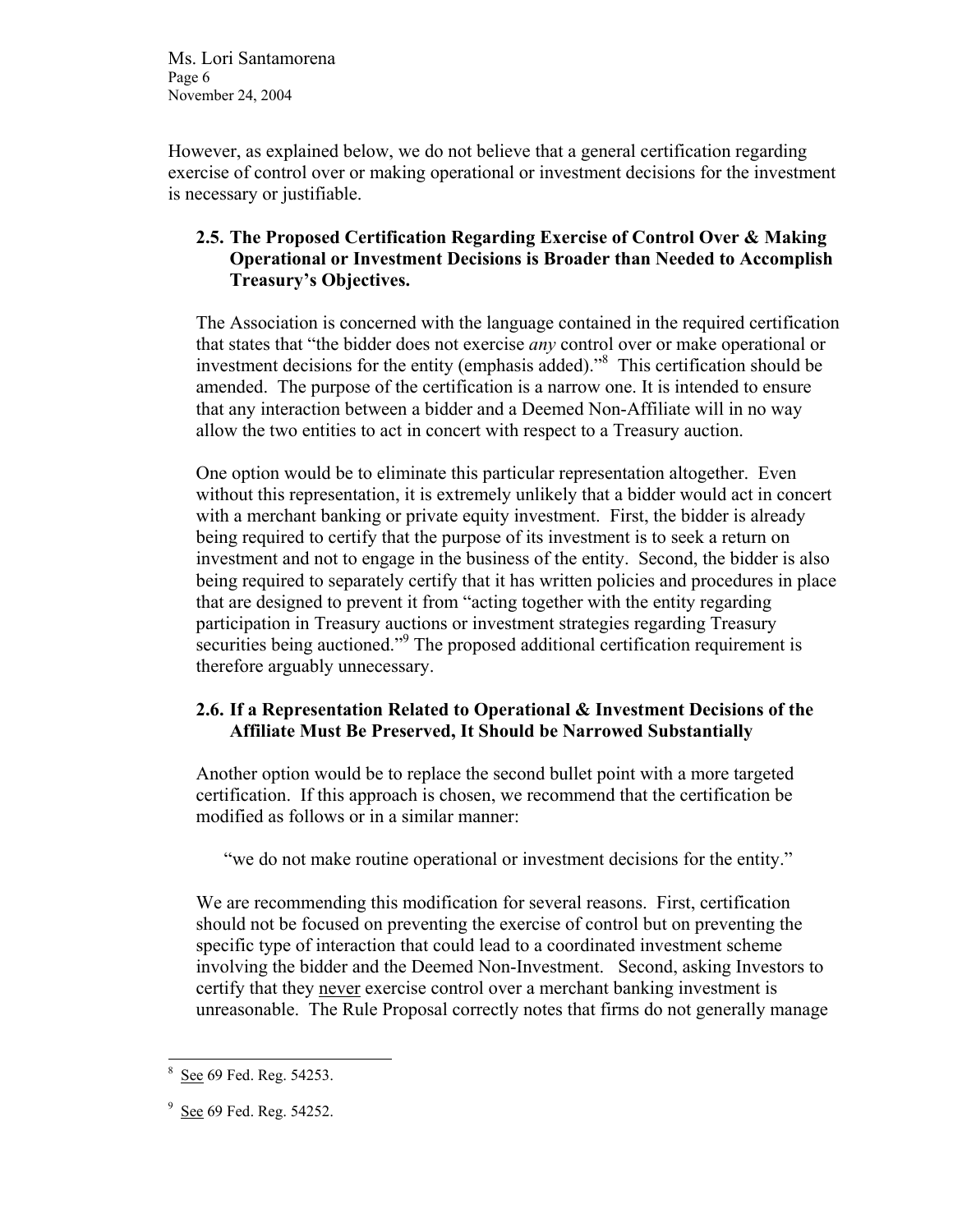Ms. Lori Santamorena Page 7 November 24, 2004

> the day-to-day business of the entities in which they invest.<sup>10</sup> However, firms do reserve the right, and on rare occasions exercise their right, to influence or control certain material operations and investment decisions of their merchant banking and private equity-type investments. These include occasionally firing senior management of the company, approving the purchase of another company by the investment and making a decision to sell the company or partnership to another company. Indeed, the Federal Reserve Board in adopting regulations<sup>11</sup> circumscribing what constitutes a permissible merchant banking investment under the GLBA expressly permitted FHCs to restrict the ability of portfolio companies to engage in certain extraordinary activities and to require the affiliate to obtain approval of the FHC before taking actions outside the ordinary course of business. Clearly, the above activities involve "mak[ing] an operational or investment decision for the entity."<sup>12</sup> Therefore, both adding the word "routine" to, and eliminating the word "control" from the proposed representation would allow Treasury to accomplish its auction-related objectives while being sensitive to the business realities of those investment relationships.

#### **3. Conclusion**

The Association appreciates this opportunity to comment on the Rule Proposal. If you have any questions about this letter, please do not hesitate to contact the undersigned at 646.637.9222 or via email at [efoster@bondmarkets.com](mailto:efoster@bondmarkets.com).

Sincerely,

Eric L. Foster Vice President and Associate General Counsel

cc: Mr. Timothy Bitsberger, *U.S. Department of the Treasury*  Mr. Robert Elsasser, *Federal Reserve Bank of New York*  Mr. Charles Andreatta, *Bureau of Public Debt* Legal Staff, *The Bond Market Association*

<span id="page-6-0"></span> $10\,$ However, as explained infra, they do typically have the ability to restrict the ability of a portfolio company from engaging in certain extraordinary events. These actions typically include acquiring control of another company, the sale of the all of the assets of the company or significant changes in the business plan or accounting methods of policies of the company.

<span id="page-6-1"></span><sup>&</sup>lt;sup>11</sup> See 66 Fed. Reg. 8484 (Jan. 31, 2001) codified at 12 C.F.R. Part 225, Subpart J (2004) (hereinafter "Regulation Y").

<span id="page-6-2"></span><sup>&</sup>lt;sup>12</sup> See 69 Fed. Reg. 54253.